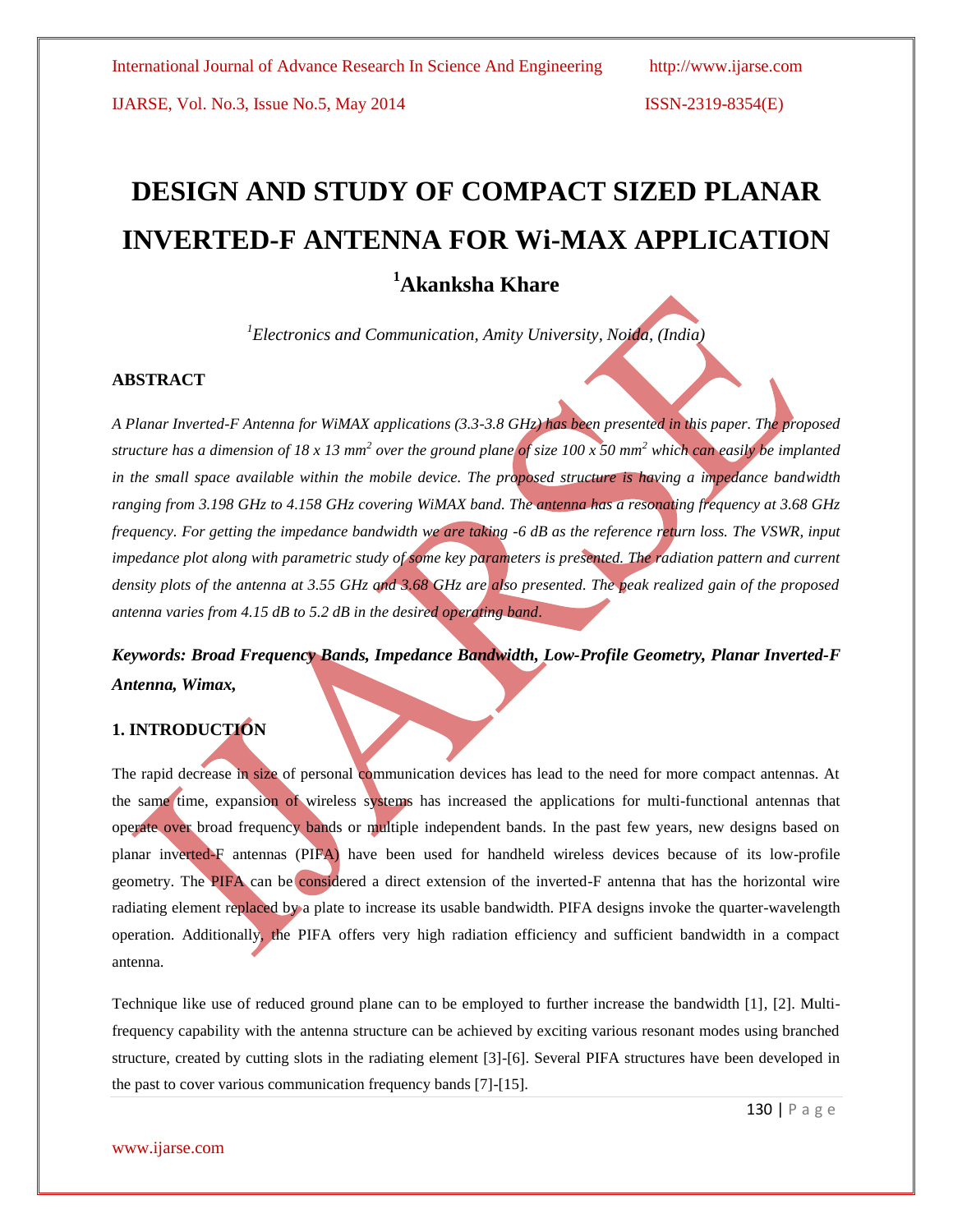IJARSE, Vol. No.3, Issue No.5, May 2014 ISSN-2319-8354(E)

In this paper a Planar Inverted-F Antenna for WiMAX applications (3.3-3.8 GHz) has been presented. The proposed structure is having a impedance bandwidth ranging from 3.198 GHz to 4.158 GHz covering WiMAX band. The antenna has a resonating frequency at 3.68 GHz frequency. Section 2 of the paper gives the details of the proposed structure. Results and discussion is included in section 3 of this paper.

#### **II ANTENNA DESIGN**

The antenna structure is designed with Ansoft's HFSS. The antenna is designed at the top right corner of FR4 substrate of size Ws x Ls mm<sup>2</sup>. The antenna element is at a height of 4 mm above the substrate. At the bottom side of the substrate, ground plane is placed. The antenna element is connected to the ground plane by a shorting strip of width Wsh. The shorting strip is placed along the width of the substrate.

In order to get the resonance at the desired frequency, slot loading is done by an L-shaped slot in the antenna patch. The antenna is fed by a coaxial cable at a place where impedance matching is proper. The top view and side view of the proposed antenna structure is given in Fig. 1 and Fig. 2 respectively. Fig. 3 shows the detailed dimensions of the antenna patch. The optimized parameters of the proposed structure are given in Table 1.



**Figure 1: Top View of the Proposed Antenna Structure. Figure 3: Detailed Dimensions of Antenna Patch.**



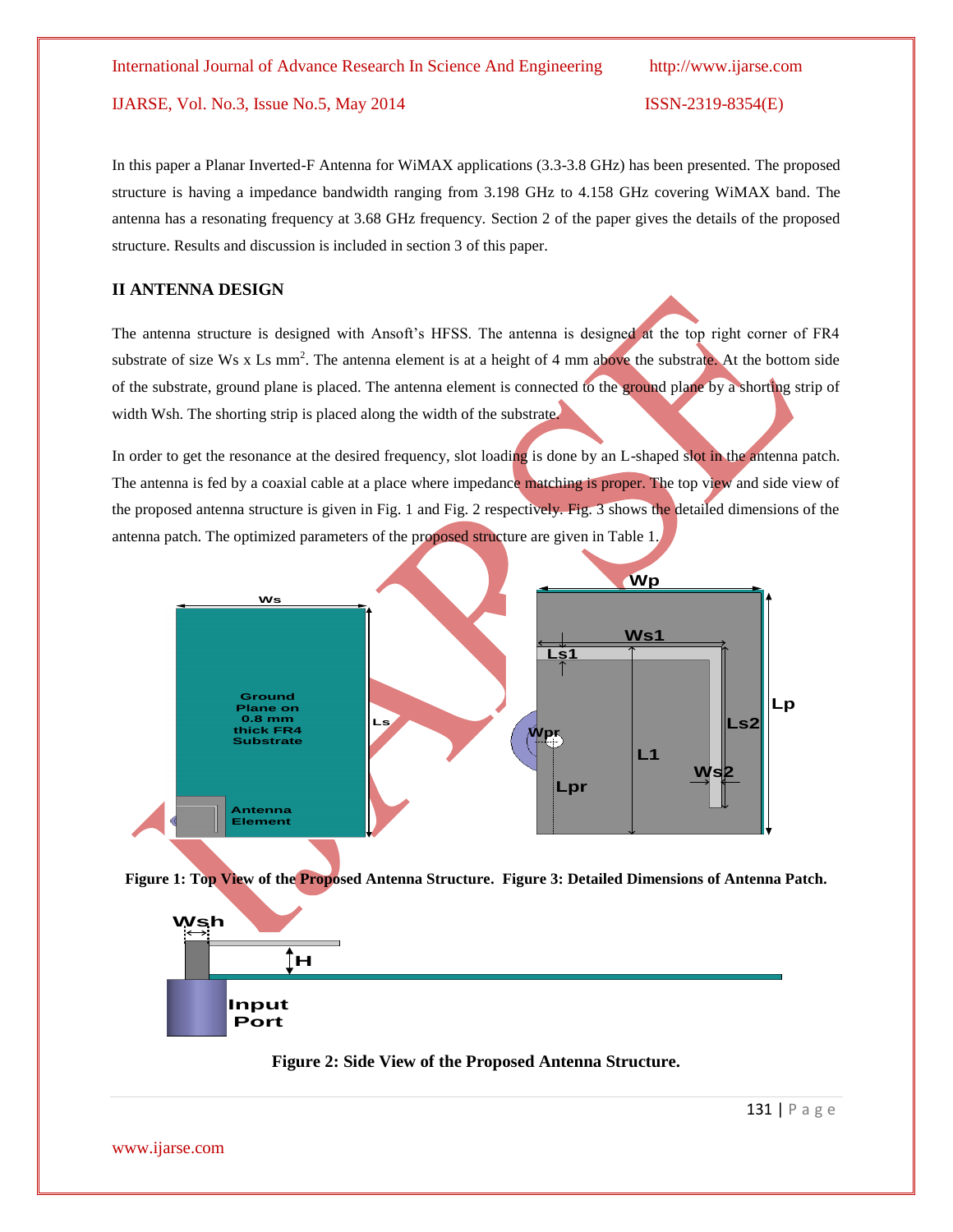IJARSE, Vol. No.3, Issue No.5, May 2014 ISSN-2319-8354(E)

| <b>Parameter</b> | Size (mm)      | <b>Parameter</b> | Size (mm) |
|------------------|----------------|------------------|-----------|
| <b>Ws</b>        | 50             | Ws1              | 10.75     |
| Ls               | 100            | Ls1              |           |
| Wp               | 13             | Ws2              | 0.75      |
| Lp               | 18             | Ls2              | 12        |
| Wsh              | $\overline{2}$ | Wpr              |           |
| H                | 4              | Lpr              | 7         |
| L1               | 14             |                  |           |

#### **Table 2.1: Optimized antenna dimensions**

#### **III RESULTS AND DISCUSSION**

The simulations are performed in Ansoft's HFSS [16] (considering SMA connector) to optimize the shape parameters of the antenna for the desired operating bands.

**3.1 Return loss:** Fig. 4 shows the return loss characteristics of the proposed antenna. For impedance bandwidth -6 dB return loss is taken as a reference, which is acceptable for the antennas of portable devices. The impedance bandwidth of the antenna ranges from 3.198 GHz to 4.158 GHz covering WiMAX band (3.3-3.8 GHz). The resonant frequency of the antenna is at 3.68 GHz.



**Figure 4: Return Loss Characteristics of the Proposed Antenna.**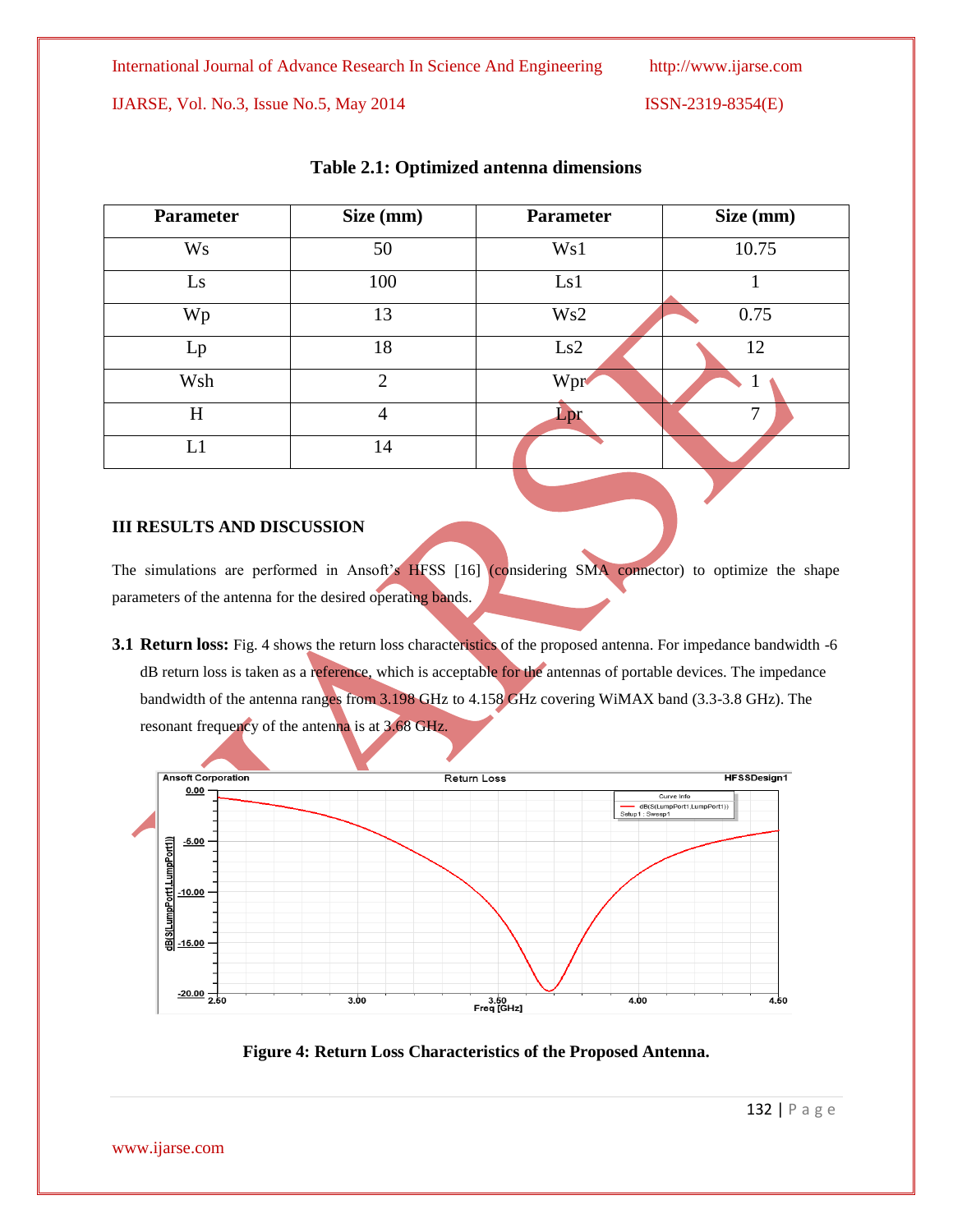IJARSE, Vol. No.3, Issue No.5, May 2014 ISSN-2319-8354(E)

**3.2 Voltage Standing Wave Ratio (VSWR):** The VSWR characteristics of the proposed antenna are presented in Fig. 5. It can be seen that for the operating frequency range the VSWR is less than 3. At the resonance frequency, VSWR is 1.23, which shows the perfect matching at the antenna input port.



**Figure 5: VSWR of the Proposed Antenna.**

**3.3 Input Impedance** ( $\mathbb{Z}_{in}$ ): The input impedance of the proposed structure for the operating frequency range is shown in Fig. 6. It can be seen that the resistive part (real) of the impedance is varying near 50  $\Omega$  and the reactive part (imaginary) is varying near  $0 Ω$ . This behaviour is desirable to get proper impedance matching at the port.



#### **3.4 Parametric Study of the Proposed Antenna**

Parametric investigation of some key parameters of the antenna is carried out in order to analyze the effect of various parameters on the operating frequency.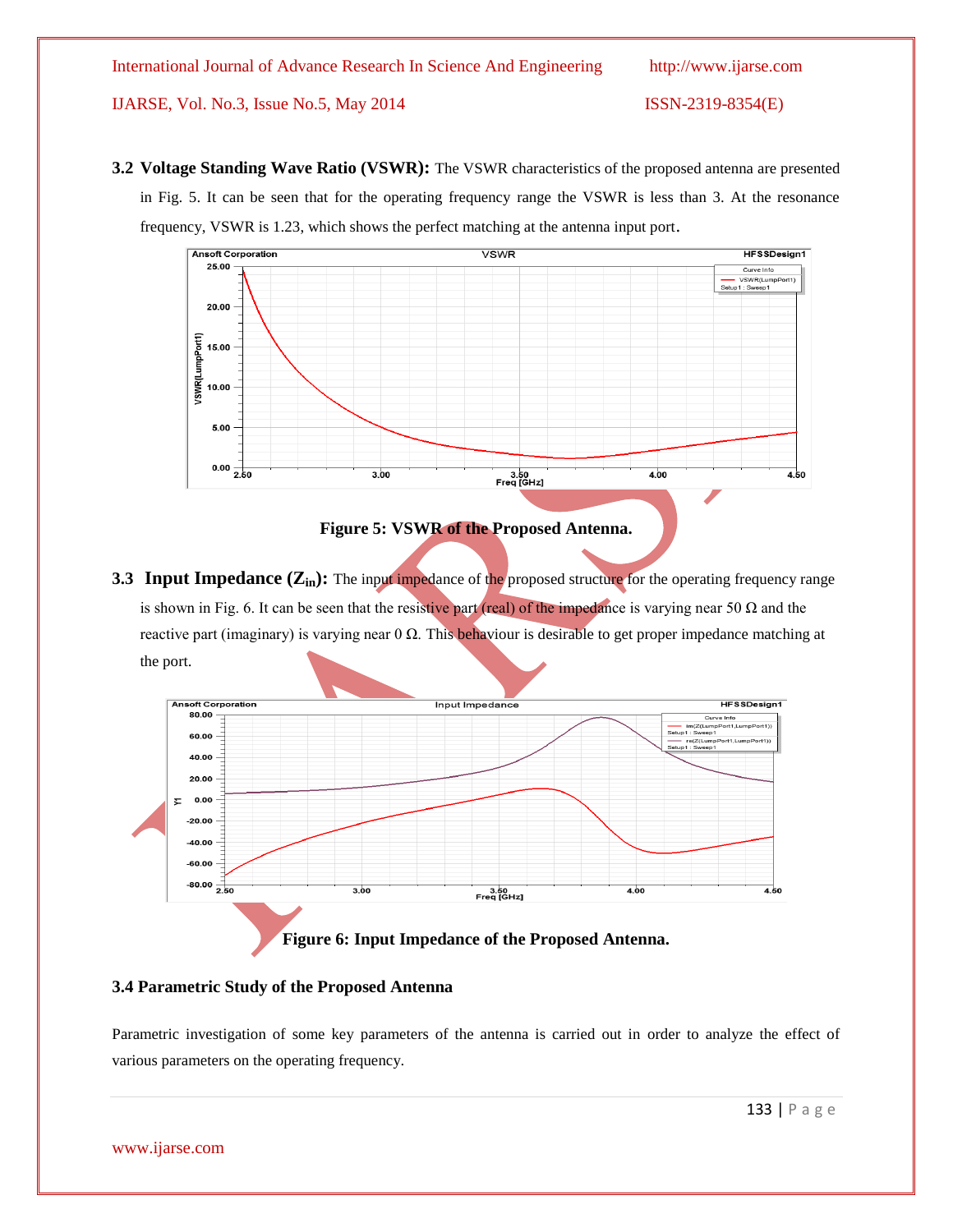IJARSE, Vol. No.3, Issue No.5, May 2014 ISSN-2319-8354(E)

#### **3.4.1 Effect of Varying 'H'**

The effect of variation in air gap between the antenna patch and ground on the return loss characteristics are given in Fig 7. It can be seen that with the increase in H, resonant frequency of the antenna is shifting towards the lower frequency side, and better resonance is obtained. However the impedance bandwidth remains almost constant with an increase in H. The selected value of H is taken 4 mm to keep in view of the small space available inside the mobile device.



**Figure 7: Effect of Varying 'H' On the Antenna Characteristics**

#### **3.4.2 Effect of Varying 'Wp'**

The effect of variation in width of the patch is shown in Fig. 8. It can be seen from the figure that with an increase in Wp, the resonant frequency is shifting towards the lower frequency side of the frequency spectrum. This is because with an increase in Wp, wavelength increases and hence frequency decreases. The optimized value of Wp is 13 mm.



**Figure 8: Effect of Varying 'Wp' On the Antenna Characteristics.**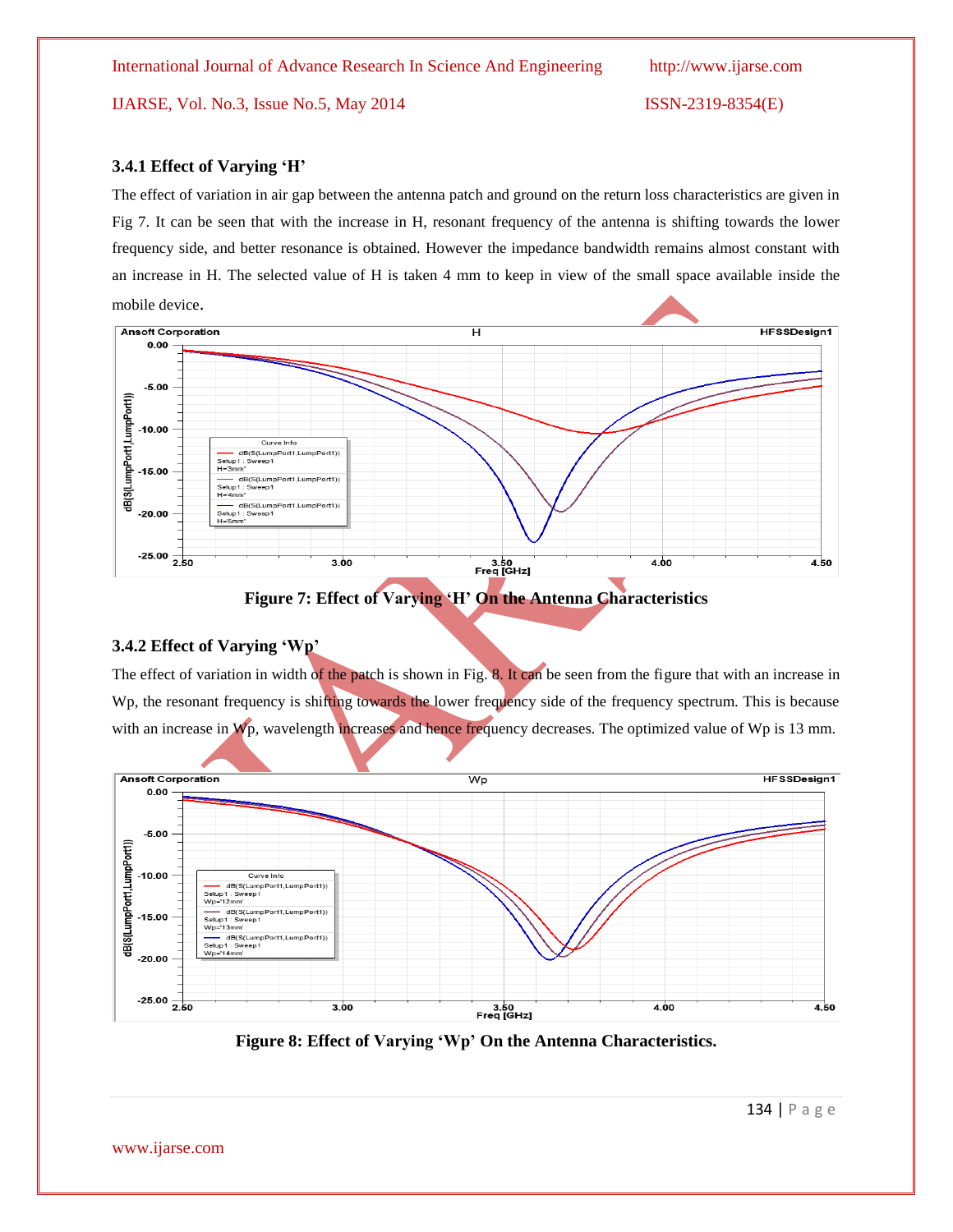IJARSE, Vol. No.3, Issue No.5, May 2014 ISSN-2319-8354(E)

#### **3.4.3 Effect of Varying 'Wsh'**

The effect of variation in width of the shorting strip is shown in Fig. 9. It can be seen from the figure that with an increase in Wsh, the resonant frequency is shifting towards the higher frequency side of the frequency spectrum. Better return loss is obtained with an increase in Wsh. The optimized value of Wsh is 2 mm.



**Figure 9: Effect of Varying 'Wsh' On the Antenna Characteristics.**

#### **3.4.4 Effect of Varying 'Lpr'**

The effect of variation in position of the coaxial probe 'Lpr' is shown in Fig. 10. It can be seen from the figure that with an increase in Lpr, the resonant frequency is shifting towards the higher frequency side of the frequency spectrum. The variation in return loss value is not much with an increase in Lpr. Thus this parameter is providing an ease to shift the operating band as per the requirement. The optimized value of Lpr is 7 mm.



**Figure 10: Effect of Varying 'Lpr' On the Antenna Characteristics.**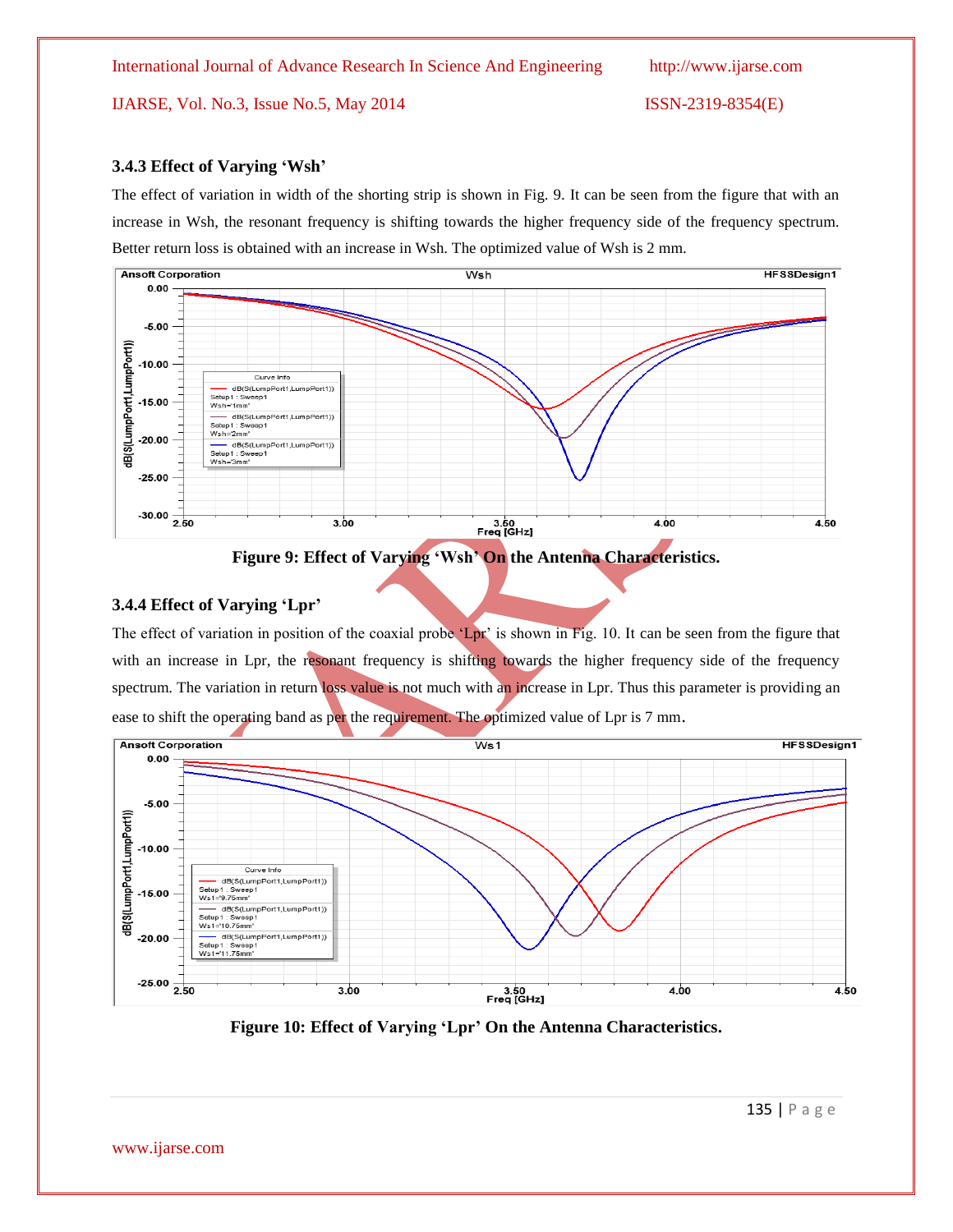IJARSE, Vol. No.3, Issue No.5, May 2014 ISSN-2319-8354(E)

#### **3.4.5 Effect of Varying 'L1'**

The effect of variation in position of the slot loading of the patch "L1" is shown in Fig. 11. It can be seen from the figure that with an increase in L1, the resonant frequency is shifting towards the lower frequency side of the frequency spectrum. The variation in return loss value is not much with an increase in L1. Thus this parameter is providing an additional degree of freedom to shift the operating band as per the requirement. The optimized value of L1 is 14 mm.



**Figure 11: Effect of Varying 'L1' On the Antenna Characteristics**

#### **3.4.6 Effect of Varying 'Ws1'**

The effect of variation in length of the slot 1 is shown in Fig. 12. It can be seen from the figure that with an increase in Ws1, the resonant frequency is shifting towards the lower frequency side of the frequency spectrum. The variation in return loss value is not much with an increase in Ws1. The optimized value of Ws1 is 10.75 mm.



**Figure 12: Effect of Varying 'Ws1' On the Antenna Characteristics.** .

www.ijarse.com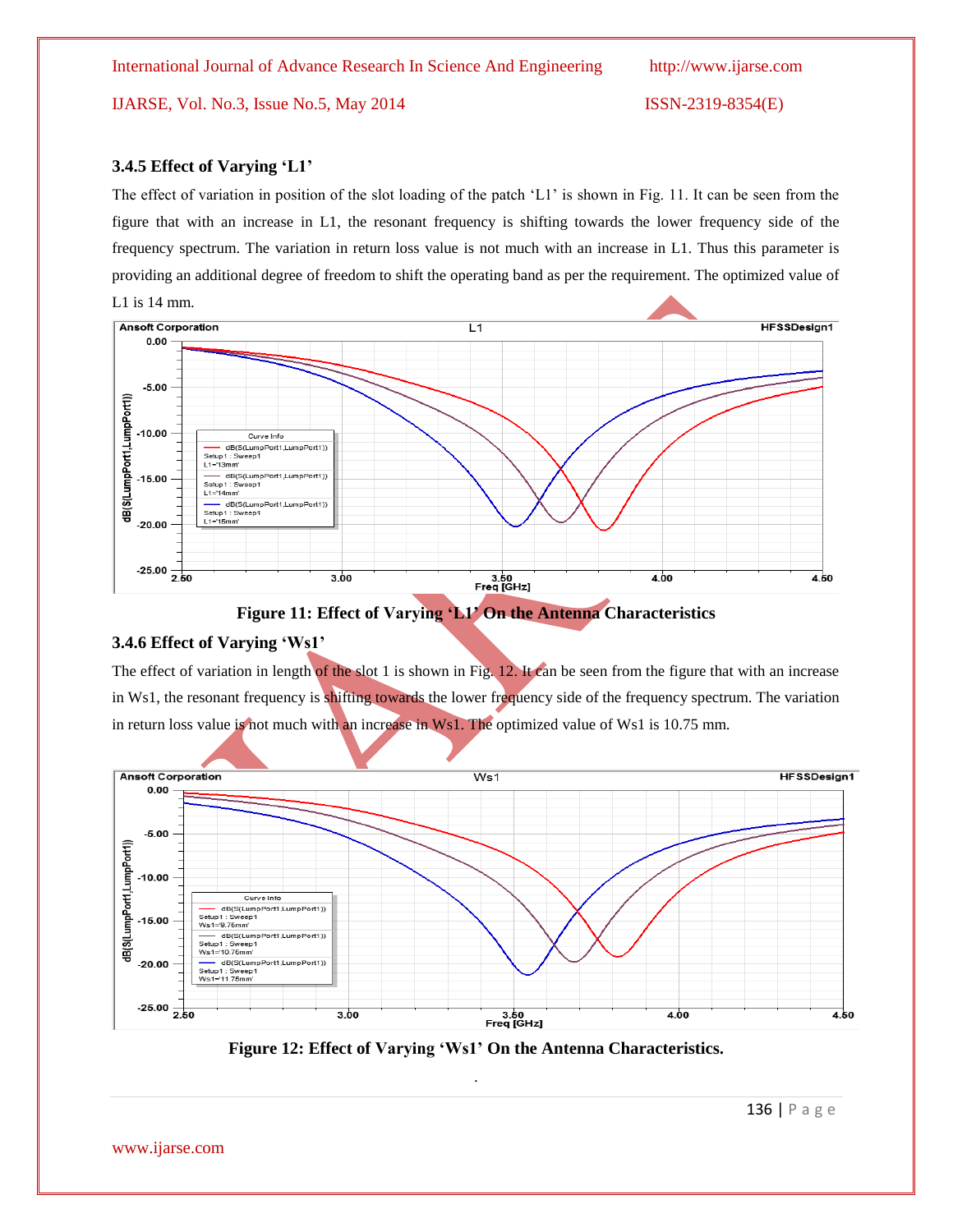IJARSE, Vol. No.3, Issue No.5, May 2014 ISSN-2319-8354(E)

#### **3.5 Radiation Pattern**

The radiation pattern of the proposed antenna are plotted in XZ-plane (phi =  $0^0$ ) and in YZ-plane (phi =  $90^0$ ) at 3.55 GHz and 3.68 GHz, and are shown in Fig. 13 and Fig 14. Respectively. At 3.55 GHz, main beam is located at theta  $= 15<sup>0</sup>$  and there is a back lobe. In YZ-plane, beam width is wide and there is null at theta  $= -150<sup>0</sup>$ . Almost similar radiation pattern is obtained at 3.68 GHz.



**Figure 13: Radiation Pattern of the Proposed Antenna at 3.55 Ghz. Figure 14: Radiation Pattern of the Proposed Antenna At 3.68 Ghz.**

#### **3.6 Peak Realized Gain**

The Peak Realized Gain of the proposed antenna is plotted against frequency and is shown in Fig. 4.16. The value of Peak Realized Gain varies from 4.15 dB to 5.2 dB in the desired operating band.



**Frequency (GHz)** 

 **Figure 15: Plot of Peak Realized Gain.**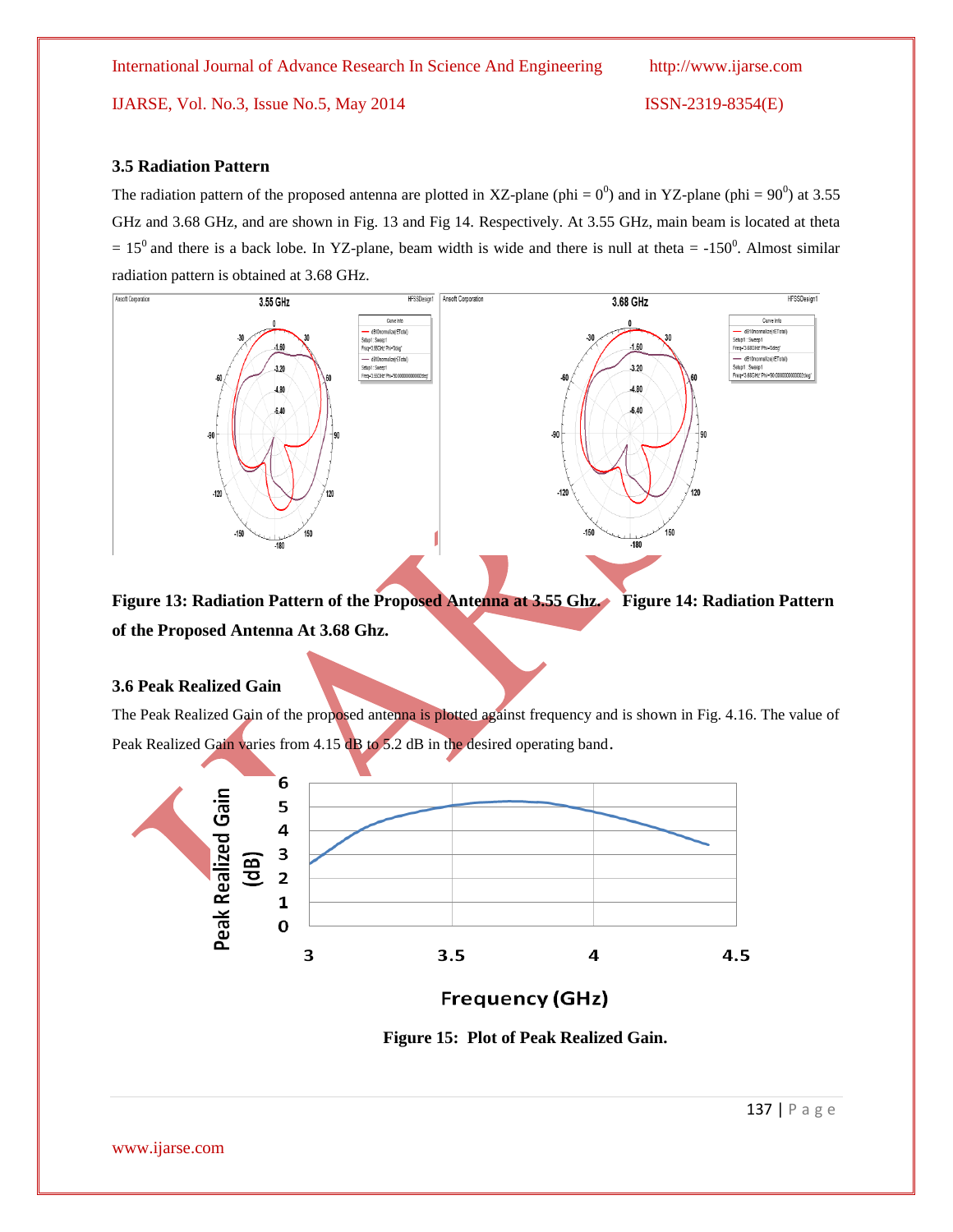IJARSE, Vol. No.3, Issue No.5, May 2014 ISSN-2319-8354(E)

#### **3.7 Current Density Plot**

The plot of current density over the antenna patch and ground at 3.55 GHz and 3.68 GHz are shown in Fig. 16 and 17 respectively. It can be seen that maximum current is concentrated near the slot structure present in the patch.



**Figure 16: Current Density Plot at 3.55 Ghz. Figure 17: Current Density Plot at 3.68 Ghz.**



#### **IV CONCLUSION**

A Planar Inverted-F Antenna for WiMAX applications (3.3-3.8 GHz) has been presented. The proposed structure has a dimension of 18 x 13 mm<sup>2</sup> over the ground plane of size 100 x 50 mm<sup>2</sup> which can easily be implanted in the small space available within the mobile device. The proposed structure is having a impedance bandwidth ranging from 3.198 GHz to 4.158 GHz covering WiMAX band. Antenna has a resonating frequency at 3.68 GHz frequency. For getting the impedance bandwidth we are taking -6 dB as the reference return loss, which is acceptable for mobile phone applications. The VSWR, input impedance plot along with parametric study of some key parameters is presented. The radiation pattern and current density plots of the antenna are also presented. The peak realized gain varies from 4.15 dB to 5.2 dB in the desired operating band.

#### **REFERENCES**

- [1] Ahmad R. Razali and Marek E. Bialkowski, "Dual-band slim inverted-f antenna with enhanced operational bandwidth," *Microwave And Optical Technology Letters,* vol. 54, No. 3, pp. 684-689, March 2012.
- [2] A.R. Razali and M.E. Bialkowski, "Coplanar inverted-F antenna with open-end ground slots for multi-band operation," *IEEE Antennas Wireless Propagation Letters,* vol. 8 , pp. 1029–1032, 2009.
- [3] Byndas, R. Hossa, M.E. Bialkowski, and P. Kabacik, "Investigations into operation of single and multi-layer configurations of planar inverted-F antenna," *IEEE Antennas Propagation Magazine,* vol 49, pp. 22–33, 2007.